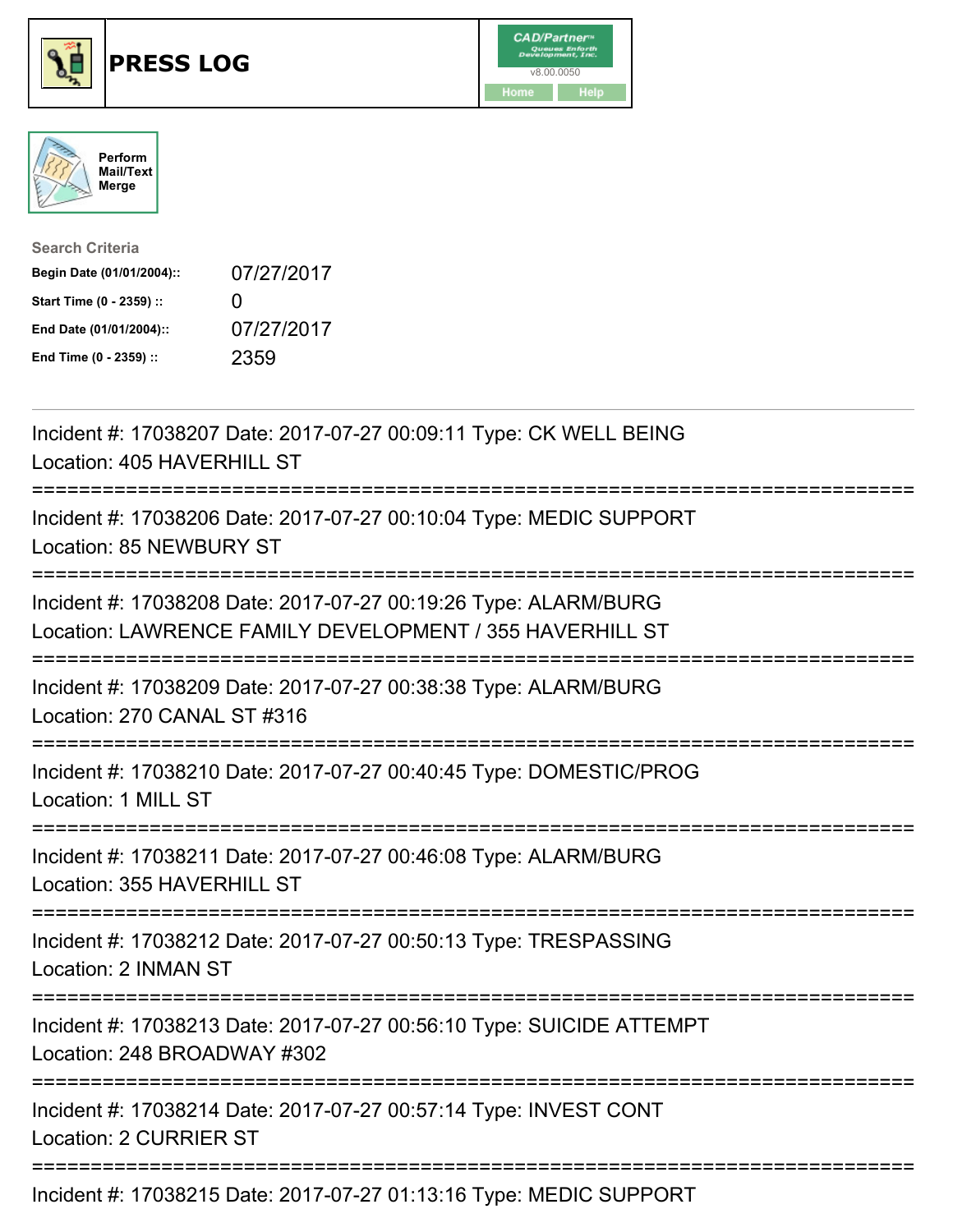| Location: WALGREENS / 135 BROADWAY                                                                                            |
|-------------------------------------------------------------------------------------------------------------------------------|
| Incident #: 17038216 Date: 2017-07-27 01:20:03 Type: M/V STOP<br>Location: ARREST/TOW / 150 SPRUCE ST<br>-------------------- |
| Incident #: 17038217 Date: 2017-07-27 01:32:44 Type: HIT & RUN M/V<br>Location: 7-11 / 370 BROADWAY                           |
| Incident #: 17038218 Date: 2017-07-27 01:33:25 Type: M/V STOP<br>Location: S BROADWAY & SALEM ST                              |
| Incident #: 17038219 Date: 2017-07-27 01:40:18 Type: DISTURBANCE<br>Location: SAM'S FOOD STORE / 389 BROADWAY                 |
| Incident #: 17038220 Date: 2017-07-27 01:42:08 Type: DISTURBANCE<br>Location: 41 E DALTON ST                                  |
| Incident #: 17038221 Date: 2017-07-27 01:43:27 Type: NOISE ORD<br>Location: 95 BOXFORD ST                                     |
| Incident #: 17038222 Date: 2017-07-27 01:53:08 Type: M/V STOP<br>Location: TOW SEVEN ELEVEN / 99 HAMPSHIRE ST                 |
| Incident #: 17038223 Date: 2017-07-27 01:58:15 Type: M/V STOP<br>Location: LAWRENCE HIGH SCHOOL / 70 N PARISH RD              |
| Incident #: 17038224 Date: 2017-07-27 01:59:38 Type: A&B PAST<br>Location: @ LGH / 234 BAILEY ST                              |
| Incident #: 17038225 Date: 2017-07-27 02:03:00 Type: M/V STOP<br>Location: ANDOVER ST & NEWTON ST                             |
| Incident #: 17038226 Date: 2017-07-27 02:10:35 Type: DOMESTIC/PROG<br>Location: 405 HAVERHILL ST FL 3                         |
| Incident #: 17038227 Date: 2017-07-27 02:20:14 Type: AUTO ACC/NO PI<br>Location: 2 MUSEUM SQ                                  |
| Incident #: 17038228 Date: 2017-07-27 02:35:05 Type: NOISE ORD<br>Location: 274 E HAVERHILL ST                                |
| Incident #: 17038229 Date: 2017-07-27 02:35:28 Type: MEDIC SUPPORT                                                            |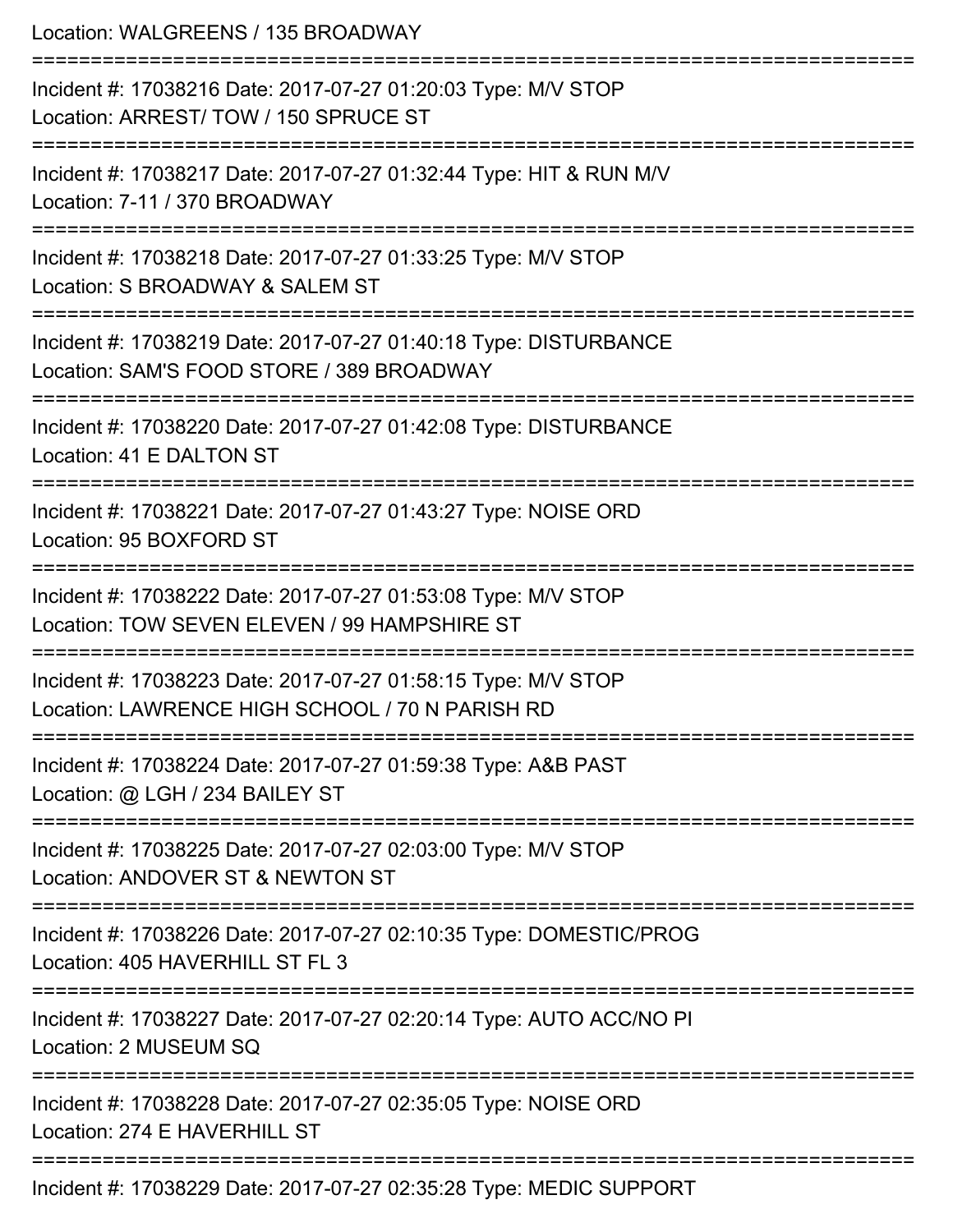| Incident #: 17038230 Date: 2017-07-27 02:47:53 Type: SUS PERS/MV<br>Location: 383 HAVERHILL ST                                          |
|-----------------------------------------------------------------------------------------------------------------------------------------|
| Incident #: 17038231 Date: 2017-07-27 02:49:23 Type: MEDIC SUPPORT<br>Location: COFFEE CANN / 350 MERRIMACK ST                          |
| Incident #: 17038232 Date: 2017-07-27 02:59:33 Type: MEDIC SUPPORT<br>Location: ABBOTT ST & S UNION ST                                  |
| Incident #: 17038233 Date: 2017-07-27 03:08:36 Type: M/V STOP<br>Location: PARK ST & WALNUT ST                                          |
| Incident #: 17038234 Date: 2017-07-27 03:27:23 Type: M/V STOP<br>Location: OLIVER SCHOOL / 183 HAVERHILL ST<br>======================== |
| Incident #: 17038235 Date: 2017-07-27 03:29:57 Type: M/V STOP<br>Location: FRANKLIN ST & HAVERHILL ST                                   |
| Incident #: 17038236 Date: 2017-07-27 03:51:25 Type: M/V STOP<br>Location: AVON ST & TRINITY ST                                         |
| Incident #: 17038237 Date: 2017-07-27 04:20:31 Type: MEDIC SUPPORT<br>Location: 94 OSGOOD ST FL 3                                       |
| Incident #: 17038238 Date: 2017-07-27 04:48:52 Type: SUS PERS/MV<br>Location: 44 GORHAM ST                                              |
| Incident #: 17038239 Date: 2017-07-27 05:00:41 Type: M/V STOP<br>Location: LOWELL ST & MORTON ST                                        |
| Incident #: 17038240 Date: 2017-07-27 05:08:08 Type: M/V STOP<br>Location: ESSEX ST & MARGIN ST                                         |
| Incident #: 17038241 Date: 2017-07-27 05:59:38 Type: SUS PERS/MV<br>Location: TOW BREEN SCHOOL / 114 OSGOOD ST                          |
| Incident #: 17038242 Date: 2017-07-27 07:05:12 Type: M/V STOP<br>Location: AMES ST & HAVERHILL ST                                       |
| Incident #: 17038243 Date: 2017-07-27 07:17:32 Type: OUTSIDE WORK                                                                       |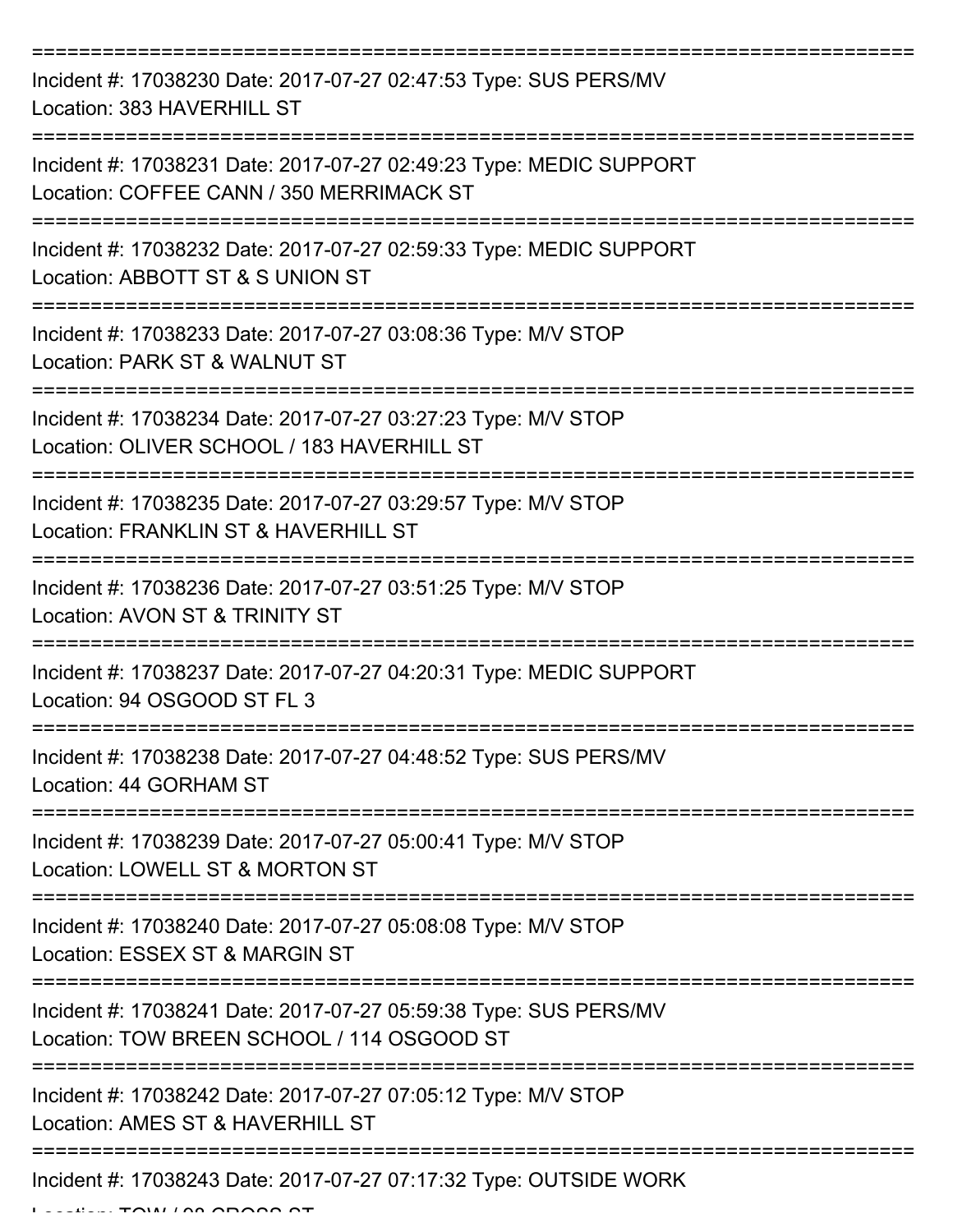| Incident #: 17038244 Date: 2017-07-27 07:38:09 Type: AUTO ACC/NO PI<br>Location: MT VERNON ST & S BROADWAY                    |
|-------------------------------------------------------------------------------------------------------------------------------|
| Incident #: 17038245 Date: 2017-07-27 07:49:30 Type: M/V STOP<br>Location: HIGGIN'S STATE POOL / CRAWFORD ST.                 |
| Incident #: 17038246 Date: 2017-07-27 07:54:35 Type: MAN DOWN<br>Location: BROADWAY & HAVERHILL ST                            |
| Incident #: 17038247 Date: 2017-07-27 08:19:54 Type: MAL DAMAGE<br><b>Location: NORTH PARRISH RD</b>                          |
| Incident #: 17038248 Date: 2017-07-27 08:36:07 Type: DOMESTIC/PROG<br>Location: 4 BASSWOOD ST                                 |
| Incident #: 17038249 Date: 2017-07-27 08:40:13 Type: TOW OF M/V<br>Location: TRESPASS / 594 HOWARD ST                         |
| Incident #: 17038250 Date: 2017-07-27 08:41:34 Type: STOL/MV/PAS<br>Location: 16 BEACON ST                                    |
| Incident #: 17038251 Date: 2017-07-27 09:01:06 Type: MV/BLOCKING<br>Location: 5 ARLINGTON TER                                 |
| Incident #: 17038252 Date: 2017-07-27 09:05:58 Type: DOMESTIC/PROG<br>Location: ARREST / 19 POPLAR ST #3                      |
| Incident #: 17038253 Date: 2017-07-27 09:14:25 Type: ALARM/BURG<br>Location: SHARMA RESD / 50 MARSTON ST FL 2NDF              |
| Incident #: 17038255 Date: 2017-07-27 09:23:50 Type: LARCENY/PAST<br>Location: LAWRENCE FAMILY DEVELOPMENT / 355 HAVERHILL ST |
| Incident #: 17038254 Date: 2017-07-27 09:24:31 Type: SUS PERS/MV<br>Location: CITY HALL / 200 COMMON ST                       |
| Incident #: 17038256 Date: 2017-07-27 09:26:50 Type: MV/BLOCKING<br>Location: LEOURY'S MARKET / 101 UNION ST                  |
| Incident #: 17038257 Date: 2017-07-27 09:31:44 Type: PARK & WALK                                                              |

Location: BRADFORD ST & BROADWAY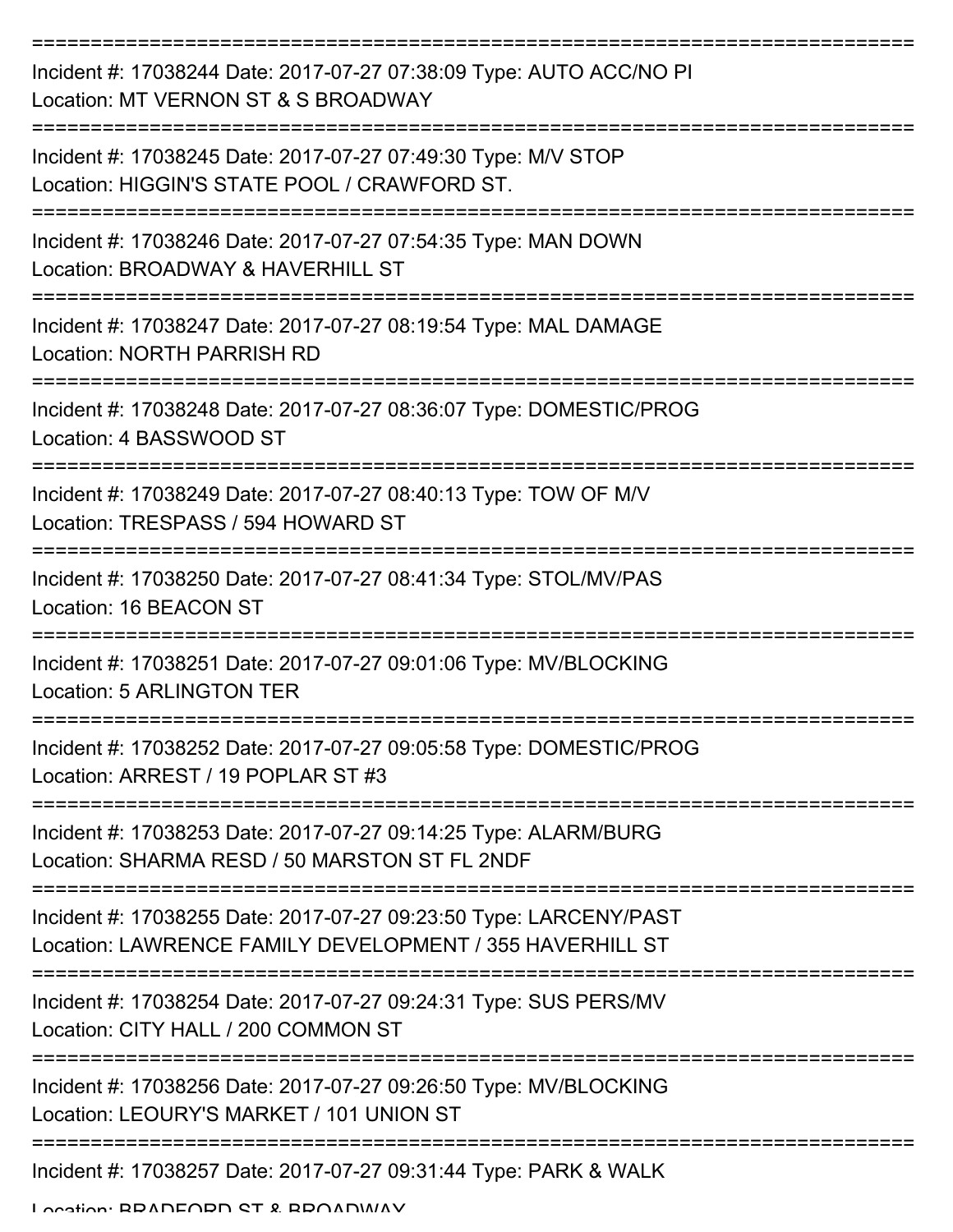| Incident #: 17038258 Date: 2017-07-27 09:42:35 Type: NOTIFICATION<br>Location: COMPARE AUTO / 479 BROADWAY           |
|----------------------------------------------------------------------------------------------------------------------|
| Incident #: 17038259 Date: 2017-07-27 09:48:38 Type: M/V STOP<br>Location: PARKER ST & SALEM ST                      |
| Incident #: 17038260 Date: 2017-07-27 09:58:23 Type: WARRANT SERVE<br>Location: 50 MARSTON ST FL 1                   |
| Incident #: 17038261 Date: 2017-07-27 10:09:22 Type: M/V STOP<br>Location: N PARISH RD                               |
| Incident #: 17038262 Date: 2017-07-27 10:09:28 Type: MISSING PERS<br>Location: WALK IN / 51 N PARISH RD              |
| Incident #: 17038263 Date: 2017-07-27 10:12:25 Type: DISTURBANCE<br>Location: 4 BASSWOOD ST                          |
| Incident #: 17038264 Date: 2017-07-27 10:26:22 Type: M/V STOP<br>Location: 152 MT VERNON ST                          |
| Incident #: 17038265 Date: 2017-07-27 10:50:49 Type: ASSSIT OTHER PD<br>Location: 121 WILLOW ST                      |
| Incident #: 17038266 Date: 2017-07-27 10:58:02 Type: AUTO ACC/NO PI<br>Location: CARVER ST & SHATTUCK ST             |
| Incident #: 17038267 Date: 2017-07-27 11:02:22 Type: PARK & WALK<br>Location: BRADFORD ST & BROADWAY                 |
| Incident #: 17038268 Date: 2017-07-27 11:07:05 Type: NEIGHBOR PROB<br>Location: 52 OHIO AV                           |
| Incident #: 17038269 Date: 2017-07-27 11:18:08 Type: INVEST CONT<br>Location: 61 BRADFORD ST #6                      |
| Incident #: 17038270 Date: 2017-07-27 11:22:43 Type: WARRANT SERVE<br>Location: 333 BROADWAY                         |
| Incident #: 17038271 Date: 2017-07-27 11:41:38 Type: MEDIC SUPPORT<br>Location: RIVERFRONT PARK / EATON ST & ROWE ST |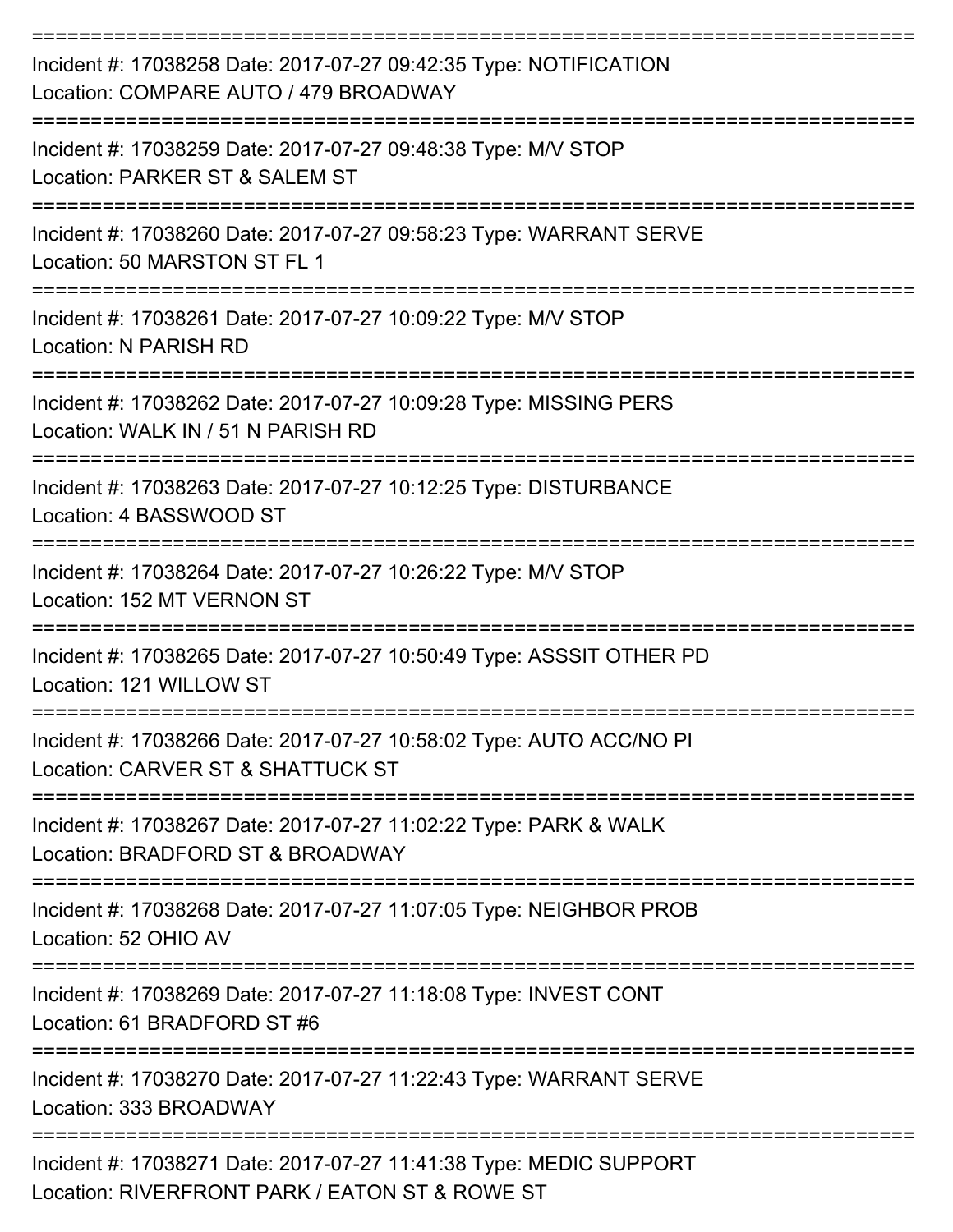| Incident #: 17038272 Date: 2017-07-27 11:56:07 Type: STOL/MV/PAS<br>Location: 53 BOXFORD ST                                                 |
|---------------------------------------------------------------------------------------------------------------------------------------------|
| Incident #: 17038273 Date: 2017-07-27 12:13:51 Type: MISSING PERS<br>Location: WALK IN / 18 BELLEVUE ST                                     |
| Incident #: 17038274 Date: 2017-07-27 12:15:57 Type: B&E/ATTEMPY<br>Location: M/V / 133 S BROADWAY<br>;==================================== |
| Incident #: 17038275 Date: 2017-07-27 12:24:41 Type: LOST PROPERTY<br>Location: 195 ESSEX ST                                                |
| Incident #: 17038276 Date: 2017-07-27 12:26:45 Type: AUTO ACC/PI<br>Location: ELM ST & HAMPSHIRE ST                                         |
| Incident #: 17038277 Date: 2017-07-27 12:27:38 Type: SUS PERS/MV<br>Location: 60 ISLAND ST                                                  |
| Incident #: 17038279 Date: 2017-07-27 12:33:44 Type: LOST PROPERTY<br>Location: 197 ESSEX ST                                                |
| Incident #: 17038278 Date: 2017-07-27 12:34:35 Type: 209A/SERVE<br>Location: 317 LOWELL ST                                                  |
| Incident #: 17038280 Date: 2017-07-27 12:37:15 Type: 209A/SERVE<br>Location: 359 HAVERHILL ST                                               |
| Incident #: 17038281 Date: 2017-07-27 12:45:16 Type: THREATS<br>Location: WALK IN / 83 E HAVERHILL ST                                       |
| Incident #: 17038282 Date: 2017-07-27 12:46:17 Type: MEDIC SUPPORT<br>Location: 15 UNION ST                                                 |
| Incident #: 17038283 Date: 2017-07-27 12:48:26 Type: 209A/SERVE<br>Location: 35 ARLINGTON ST                                                |
| Incident #: 17038285 Date: 2017-07-27 12:55:11 Type: SUS PERS/MV<br>Location: ESSEX ART CENTER / 60 ISLAND ST<br>------------------------   |
| Incident #: 17038284 Date: 2017-07-27 12:55:54 Type: DRUG VIO<br>Location: ACTON ST & WEST ST                                               |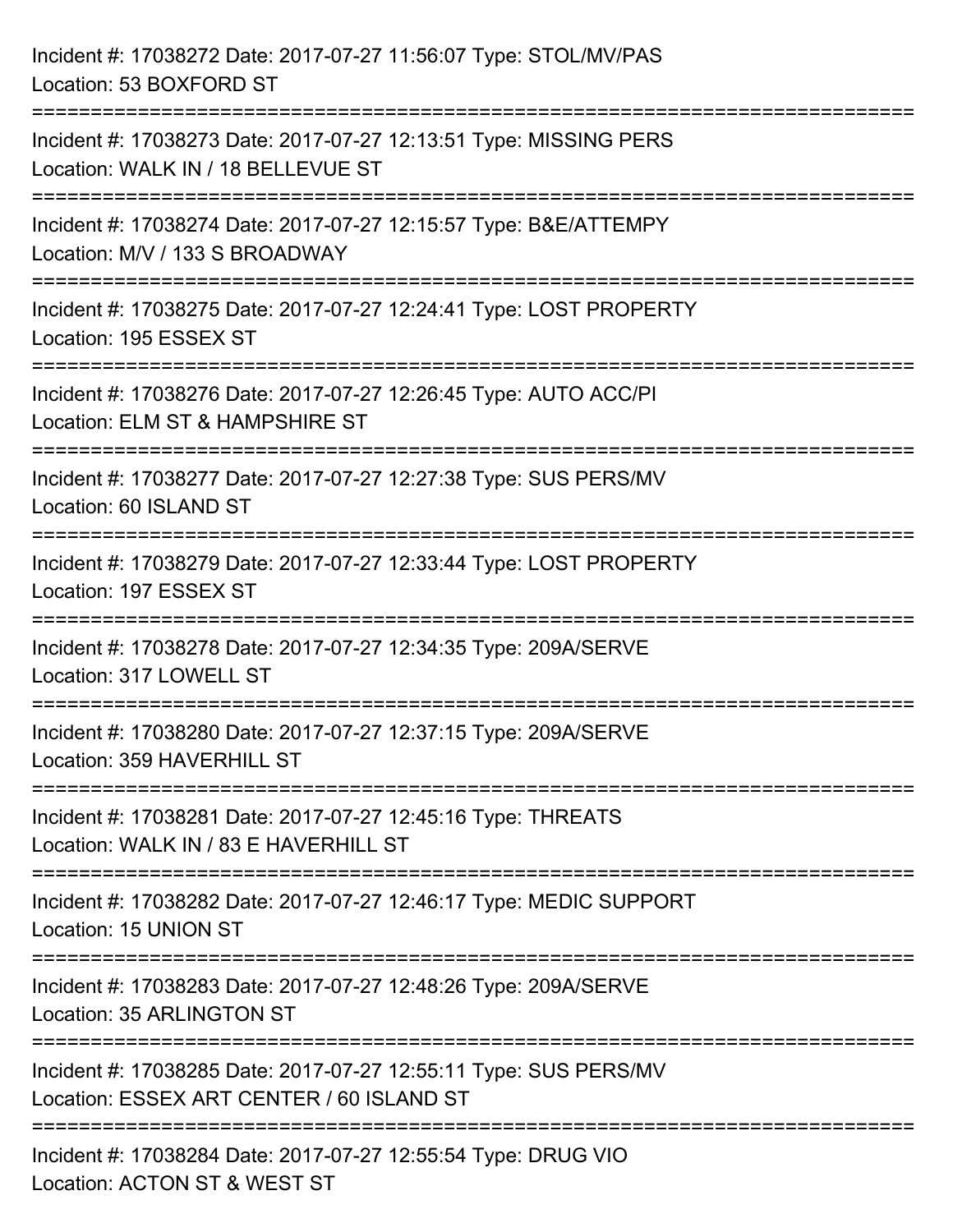| Incident #: 17038286 Date: 2017-07-27 13:02:20 Type: 209A/SERVE<br>Location: 83 FARNHAM ST                                          |
|-------------------------------------------------------------------------------------------------------------------------------------|
| Incident #: 17038287 Date: 2017-07-27 13:23:13 Type: AUTO ACC/PI<br>Location: 633 HAVERHILL ST                                      |
| Incident #: 17038288 Date: 2017-07-27 13:24:06 Type: 209A/SERVE<br>Location: 294 SALEM ST                                           |
| Incident #: 17038289 Date: 2017-07-27 13:24:32 Type: LOST PROPERTY<br>Location: WALK IN / 18 LORING ST #B                           |
| Incident #: 17038290 Date: 2017-07-27 13:25:32 Type: GENERAL SERV<br>Location: 31 BUSWELL ST                                        |
| Incident #: 17038291 Date: 2017-07-27 13:26:42 Type: 209A/SERVE<br>Location: 11 DANA ST                                             |
| Incident #: 17038292 Date: 2017-07-27 13:39:07 Type: HIT & RUN M/V<br>Location: 70 N PARISH RD                                      |
| Incident #: 17038293 Date: 2017-07-27 13:41:49 Type: M/V STOP<br>Location: BROADWAY & ESSEX ST                                      |
| Incident #: 17038294 Date: 2017-07-27 13:48:24 Type: MEDIC SUPPORT<br>Location: WEST ST                                             |
| Incident #: 17038295 Date: 2017-07-27 13:51:00 Type: ASSIST FIRE<br>Location: 335 LAWRENCE ST<br>================================== |
| Incident #: 17038296 Date: 2017-07-27 13:53:17 Type: TOW OF M/V<br>Location: 554 HAVERHILL ST                                       |
| Incident #: 17038297 Date: 2017-07-27 13:57:29 Type: E911 HANGUP<br>Location: GREATER LAWRENCE FAMILY HEALTH / 73 WINTHROP AV       |
| Incident #: 17038298 Date: 2017-07-27 14:05:02 Type: M/V STOP<br>Location: 633 HAVERHILL ST                                         |
| Incident #: 17038299 Date: 2017-07-27 14:08:58 Type: M/V STOP<br>Location: FRANKLIN ST & LOWELL ST                                  |

===========================================================================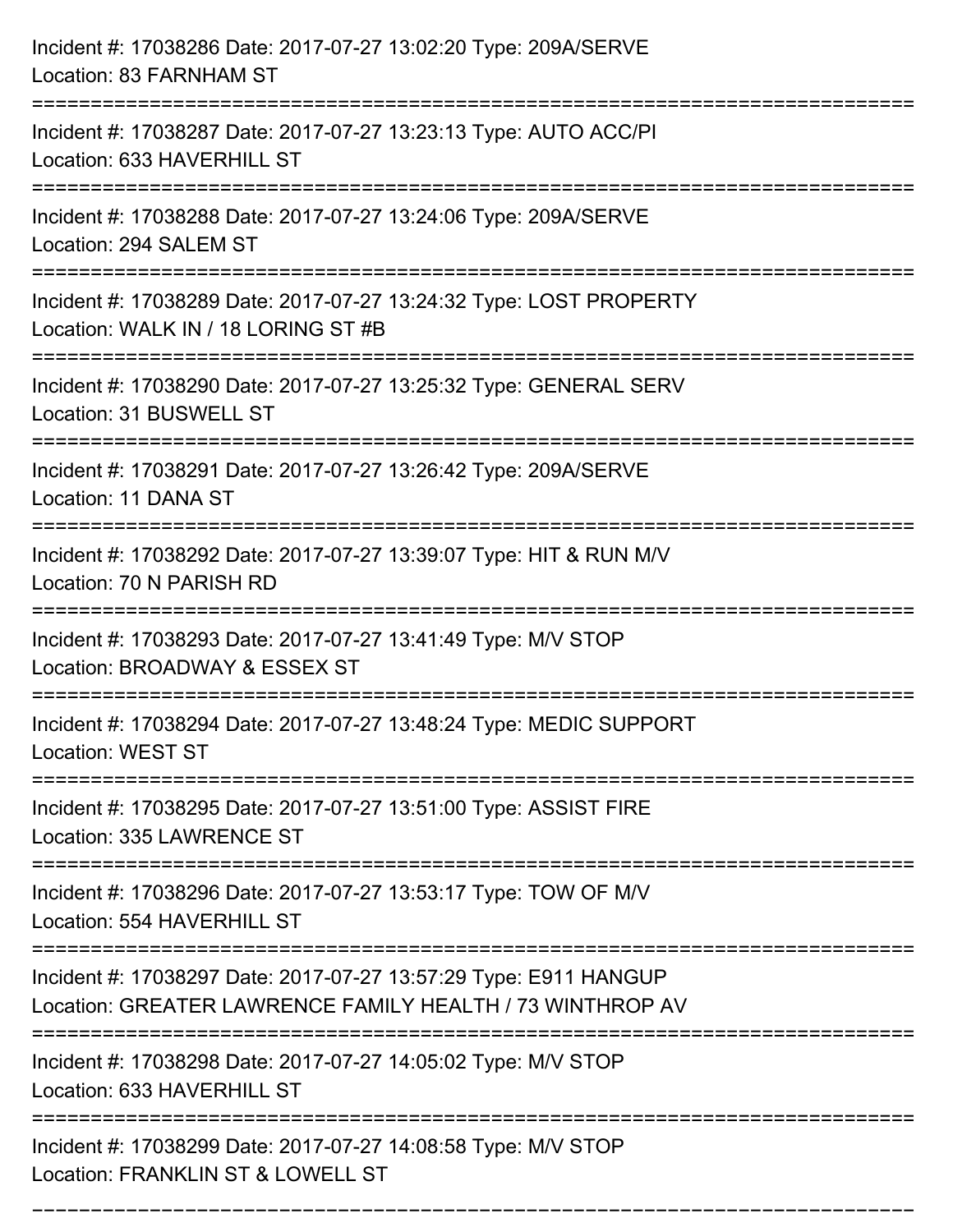| Incident #: 17038302 Date: 2017-07-27 14:20:50 Type: TRESPASSING<br>:=========================<br><b>Location: EMBANKMENT RD</b><br>Location: 25 HANCOCK ST<br>Incident #: 17038306 Date: 2017-07-27 15:11:25 Type: M/V STOP<br>Location: 38 MELROSE ST<br>Location: 90 LOWELL ST<br>Incident #: 17038307 Date: 2017-07-27 15:12:30 Type: M/V STOP<br>Location: 87 GREENWOOD ST<br>Incident #: 17038311 Date: 2017-07-27 15:46:52 Type: SUS PERS/MV<br>Incident #: 17038312 Date: 2017-07-27 15:47:50 Type: MAL DAMAGE<br>Location: 4 ELM ST FL 1<br>Location: INTERSECTS EVERETTS ST / 9 COLEMAN ST | Incident #: 17038300 Date: 2017-07-27 14:10:12 Type: M/V STOP<br>Location: MERRIMACK ST & S BROADWAY<br>.----------------------- |
|------------------------------------------------------------------------------------------------------------------------------------------------------------------------------------------------------------------------------------------------------------------------------------------------------------------------------------------------------------------------------------------------------------------------------------------------------------------------------------------------------------------------------------------------------------------------------------------------------|----------------------------------------------------------------------------------------------------------------------------------|
|                                                                                                                                                                                                                                                                                                                                                                                                                                                                                                                                                                                                      | Incident #: 17038301 Date: 2017-07-27 14:11:53 Type: MAN DOWN<br>Location: RANCHO BRAZIL / 13 S BROADWAY                         |
|                                                                                                                                                                                                                                                                                                                                                                                                                                                                                                                                                                                                      | Location: ISHA HOUSE / 155 FRANKLIN ST                                                                                           |
|                                                                                                                                                                                                                                                                                                                                                                                                                                                                                                                                                                                                      | Incident #: 17038303 Date: 2017-07-27 14:40:53 Type: MAL DAMAGE<br>Location: 55 WILMOT ST FL 2NDFL                               |
|                                                                                                                                                                                                                                                                                                                                                                                                                                                                                                                                                                                                      | Incident #: 17038304 Date: 2017-07-27 15:00:40 Type: TOW/REC/STOL                                                                |
|                                                                                                                                                                                                                                                                                                                                                                                                                                                                                                                                                                                                      | Incident #: 17038305 Date: 2017-07-27 15:05:00 Type: M/V STOP                                                                    |
|                                                                                                                                                                                                                                                                                                                                                                                                                                                                                                                                                                                                      |                                                                                                                                  |
|                                                                                                                                                                                                                                                                                                                                                                                                                                                                                                                                                                                                      | Incident #: 17038309 Date: 2017-07-27 15:11:54 Type: KEEP PEACE                                                                  |
|                                                                                                                                                                                                                                                                                                                                                                                                                                                                                                                                                                                                      | Location: HAMPSHIRE ST & LOWELL ST                                                                                               |
|                                                                                                                                                                                                                                                                                                                                                                                                                                                                                                                                                                                                      | Incident #: 17038308 Date: 2017-07-27 15:13:27 Type: SUS PERS/MV<br>Location: 274 E HAVERHILL ST                                 |
|                                                                                                                                                                                                                                                                                                                                                                                                                                                                                                                                                                                                      | Incident #: 17038310 Date: 2017-07-27 15:39:47 Type: LIC PLATE STO                                                               |
|                                                                                                                                                                                                                                                                                                                                                                                                                                                                                                                                                                                                      | Location: BONANZA MARKET / 183 JACKSON ST                                                                                        |
|                                                                                                                                                                                                                                                                                                                                                                                                                                                                                                                                                                                                      |                                                                                                                                  |
|                                                                                                                                                                                                                                                                                                                                                                                                                                                                                                                                                                                                      | Incident #: 17038313 Date: 2017-07-27 15:56:56 Type: KEEP PEACE                                                                  |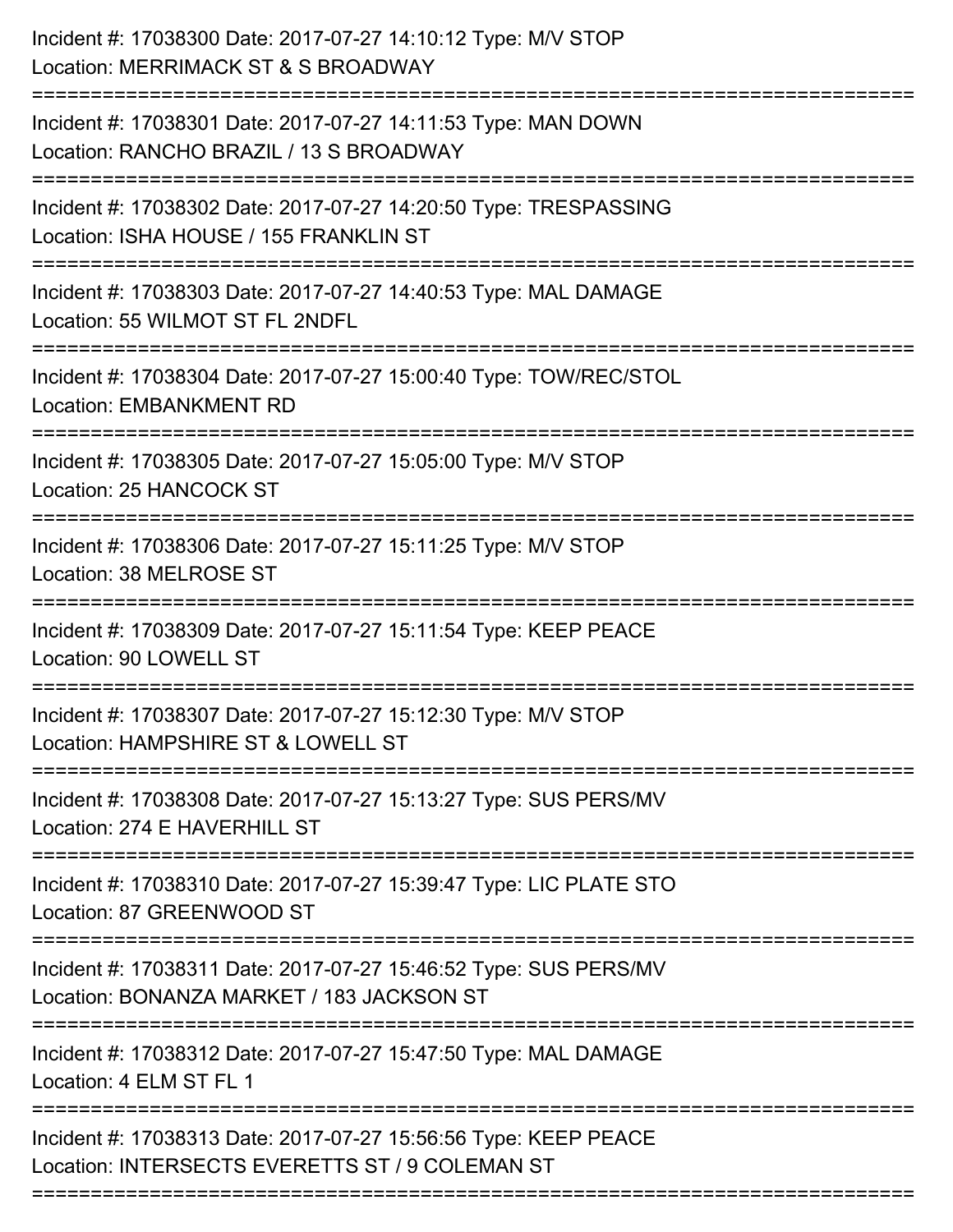Location: 39 HANCOCK ST

| Incident #: 17038315 Date: 2017-07-27 16:14:08 Type: M/V STOP<br>Location: MARKET ST & S UNION ST           |
|-------------------------------------------------------------------------------------------------------------|
| Incident #: 17038316 Date: 2017-07-27 16:24:23 Type: M/V STOP<br>Location: 803 ESSEX ST                     |
| Incident #: 17038317 Date: 2017-07-27 16:29:21 Type: NOISE ORD<br>Location: BRIMS HATS / 210 ESSEX ST       |
| Incident #: 17038318 Date: 2017-07-27 16:35:09 Type: SPECIAL CHECK<br>Location: 360 BROADWAY                |
| Incident #: 17038319 Date: 2017-07-27 16:38:35 Type: M/V STOP<br>Location: BROADWAY & COMMON ST             |
| Incident #: 17038320 Date: 2017-07-27 16:40:34 Type: AUTO ACC/NO PI<br>Location: FOSTER ST & SPRINGFIELD ST |
| Incident #: 17038321 Date: 2017-07-27 16:41:53 Type: KEEP PEACE<br>Location: 19 POPLAR ST                   |
| Incident #: 17038322 Date: 2017-07-27 16:46:08 Type: AUTO ACC/PI<br>Location: BROADWAY & LOWELL ST          |
| Incident #: 17038323 Date: 2017-07-27 16:48:38 Type: A&B PAST<br>Location: 96 PARK ST                       |
| Incident #: 17038324 Date: 2017-07-27 16:50:59 Type: SUS PERS/MV<br>Location: MCDONALDS / 50 BROADWAY       |
| Incident #: 17038325 Date: 2017-07-27 16:57:04 Type: DISABLED MV<br>Location: WINTHROP AV                   |
| Incident #: 17038326 Date: 2017-07-27 17:00:43 Type: AUTO ACC/NO PI<br>Location: ESSEX ST & WINTER ST       |
| Incident #: 17038327 Date: 2017-07-27 17:18:25 Type: NOISE ORD<br>Location: 129 HIGH ST                     |
|                                                                                                             |

Incident #: 17038328 Date: 2017 07 27 17:20:23 Type: AUTO ACC/UNK PI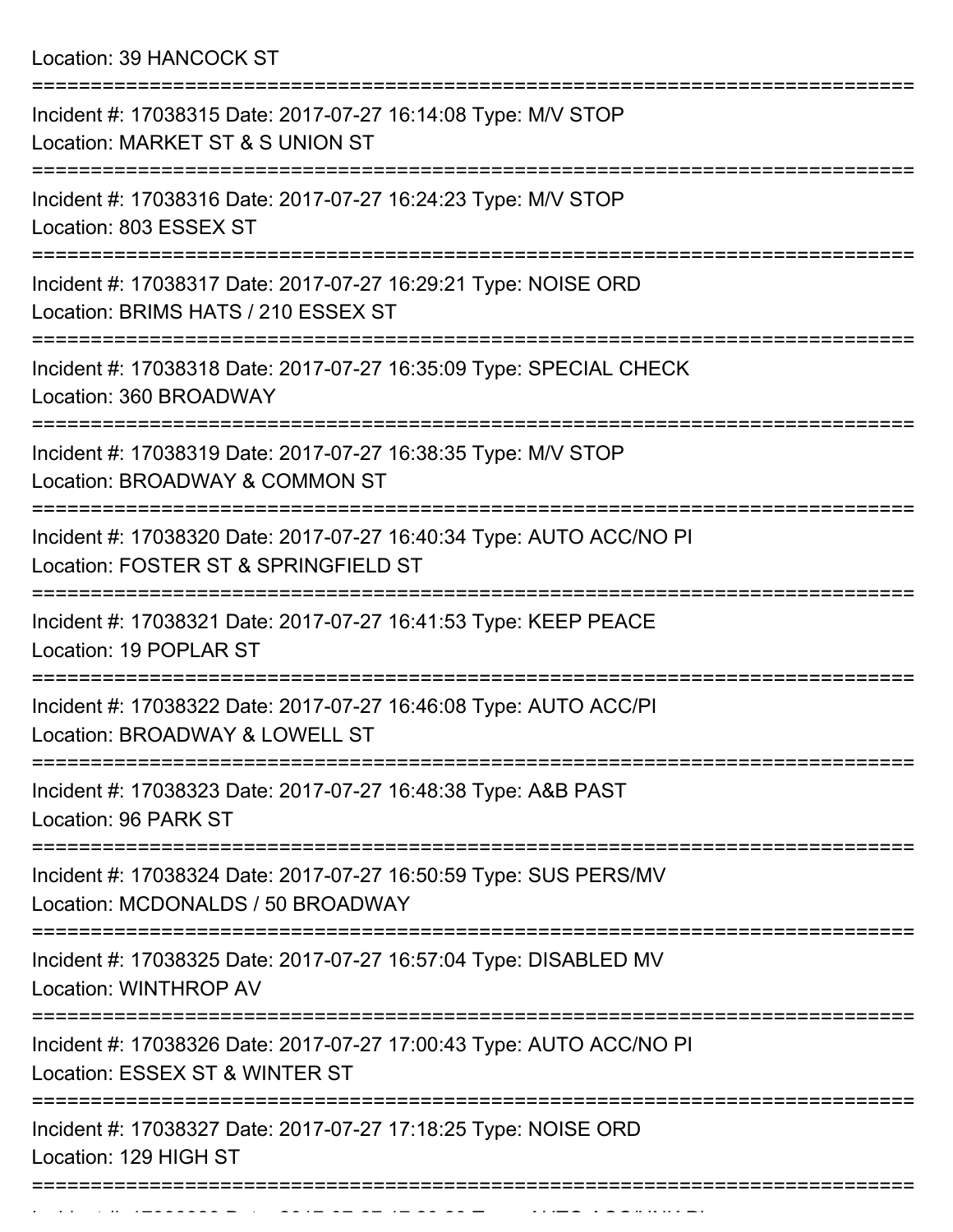Location: 45 S CANAL ST

| Incident #: 17038329 Date: 2017-07-27 17:22:31 Type: AUTO ACC/PI<br>Location: CURRENCY CLOTHING / 590 ESSEX ST |
|----------------------------------------------------------------------------------------------------------------|
| Incident #: 17038330 Date: 2017-07-27 17:24:29 Type: KEEP PEACE<br>Location: WALK IN WALK IN / 19 POPLAR ST    |
| Incident #: 17038331 Date: 2017-07-27 17:27:32 Type: DISTURBANCE<br>Location: 96 PARK ST                       |
| Incident #: 17038333 Date: 2017-07-27 17:28:42 Type: AUTO ACC/NO PI<br>Location: 105 MYRTLE ST                 |
| Incident #: 17038332 Date: 2017-07-27 17:30:24 Type: AUTO ACC/NO PI<br>Location: BERKELEY ST & PARK ST         |
| Incident #: 17038334 Date: 2017-07-27 17:33:08 Type: GUN CALL<br>Location: 99 MYRTLE CT                        |
| Incident #: 17038335 Date: 2017-07-27 17:43:53 Type: M/V STOP<br>Location: AMESBURY ST & ESSEX ST              |
| Incident #: 17038336 Date: 2017-07-27 17:50:01 Type: INVEST CONT<br><b>Location: 4 BERKELEY ST</b>             |
| Incident #: 17038337 Date: 2017-07-27 17:53:58 Type: KIDNAP/PAST<br>Location: WALK IN WALK IN / 536 HOWARD ST  |
| Incident #: 17038338 Date: 2017-07-27 17:57:59 Type: SPECIAL CHECK<br>Location: 15 UNION ST                    |
| Incident #: 17038339 Date: 2017-07-27 17:58:40 Type: DRUG OVERDOSE<br>Location: 348 BROADWAY                   |
| Incident #: 17038340 Date: 2017-07-27 17:59:53 Type: DOMESTIC/PAST<br>Location: 2 CANTON ST FL 1               |
| Incident #: 17038341 Date: 2017-07-27 18:01:58 Type: LARCENY/PROG<br>Location: 35 S BROADWAY                   |
|                                                                                                                |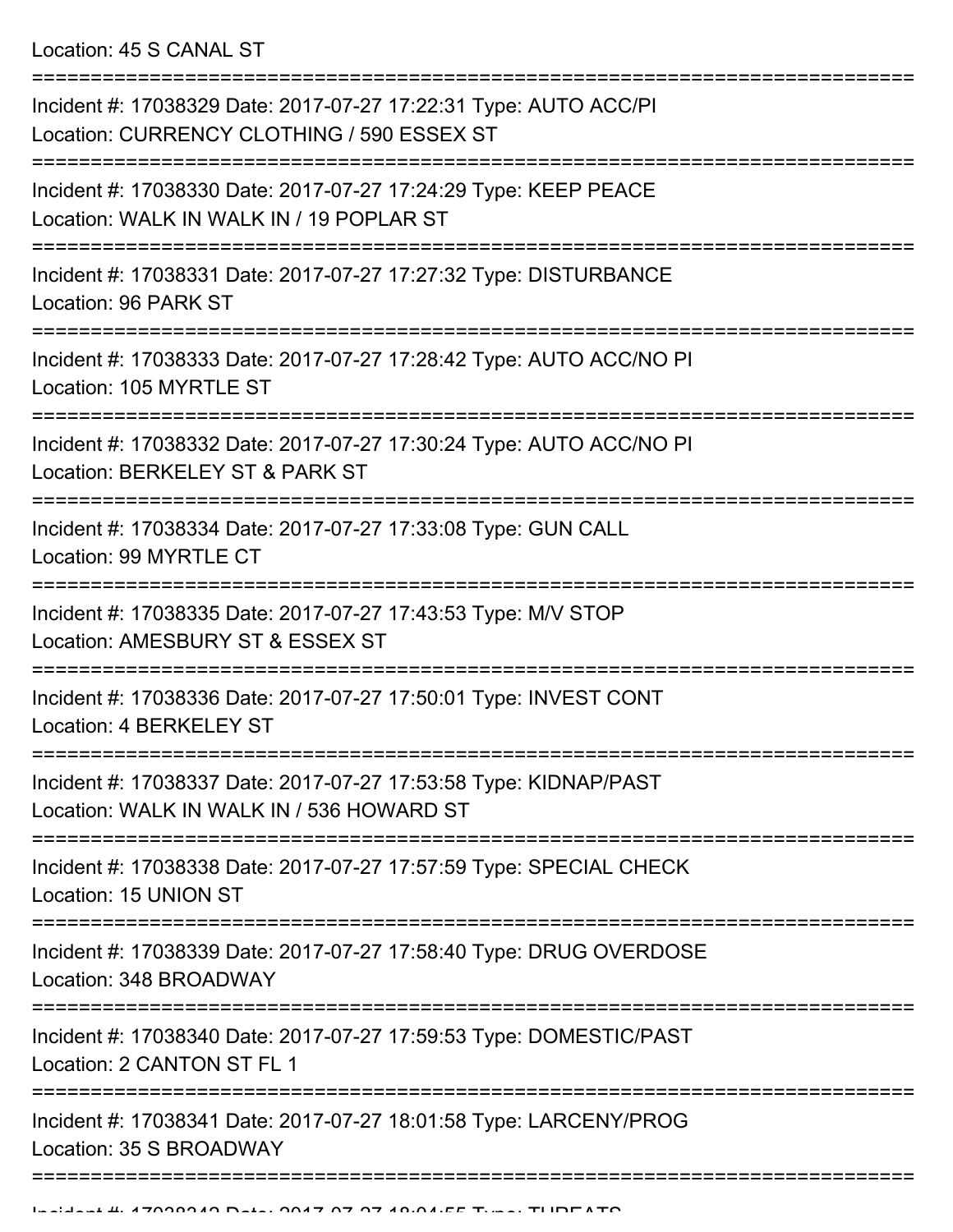Location: 83 WEST ST FL 3 =========================================================================== Incident #: 17038343 Date: 2017-07-27 18:19:26 Type: M/V STOP Location: ALLSTON ST =========================================================================== Incident #: 17038344 Date: 2017-07-27 18:22:22 Type: THREATS Location: 360 MERRIMACK ST =========================================================================== Incident #: 17038345 Date: 2017-07-27 18:28:10 Type: ALARM/BURG Location: COMMUNITY DAY CARE / 50 PLEASANT ST =========================================================================== Incident #: 17038346 Date: 2017-07-27 18:30:53 Type: MV/BLOCKING Location: 52-54 KNOX ST =========================================================================== Incident #: 17038347 Date: 2017-07-27 18:37:04 Type: DRUG OVERDOSE Location: 23 SUMMER ST =========================================================================== Incident #: 17038348 Date: 2017-07-27 18:42:09 Type: TOW OF M/V Location: 44 BERNARD AV =========================================================================== Incident #: 17038349 Date: 2017-07-27 18:42:45 Type: ALARM/BURG Location: BREEN SCHOOL / 114 OSGOOD ST =========================================================================== Incident #: 17038350 Date: 2017-07-27 18:47:58 Type: INVEST CONT Location: 182 WATER ST =========================================================================== Incident #: 17038351 Date: 2017-07-27 19:01:28 Type: NOISE ORD Location: 214 ABBOTT ST =========================================================================== Incident #: 17038353 Date: 2017-07-27 19:08:13 Type: MV/BLOCKING Location: 31 MANCHESTER ST =========================================================================== Incident #: 17038352 Date: 2017-07-27 19:11:51 Type: ALARM/BURG Location: SHARMA RESD / 50 MARSTON ST FL 2 =========================================================================== Incident #: 17038354 Date: 2017-07-27 19:16:31 Type: AUTO ACC/NO PI Location: 58 S BROADWAY =========================================================================== Incident #: 17038355 Date: 2017-07-27 19:20:45 Type: HIT & RUN M/V Location: WALK IN WALK IN / 14 MORTON ST ===========================================================================

Incident #: 17038356 Date: 2017-07-27 19:40:36 Type: AUTO ACC/NO PI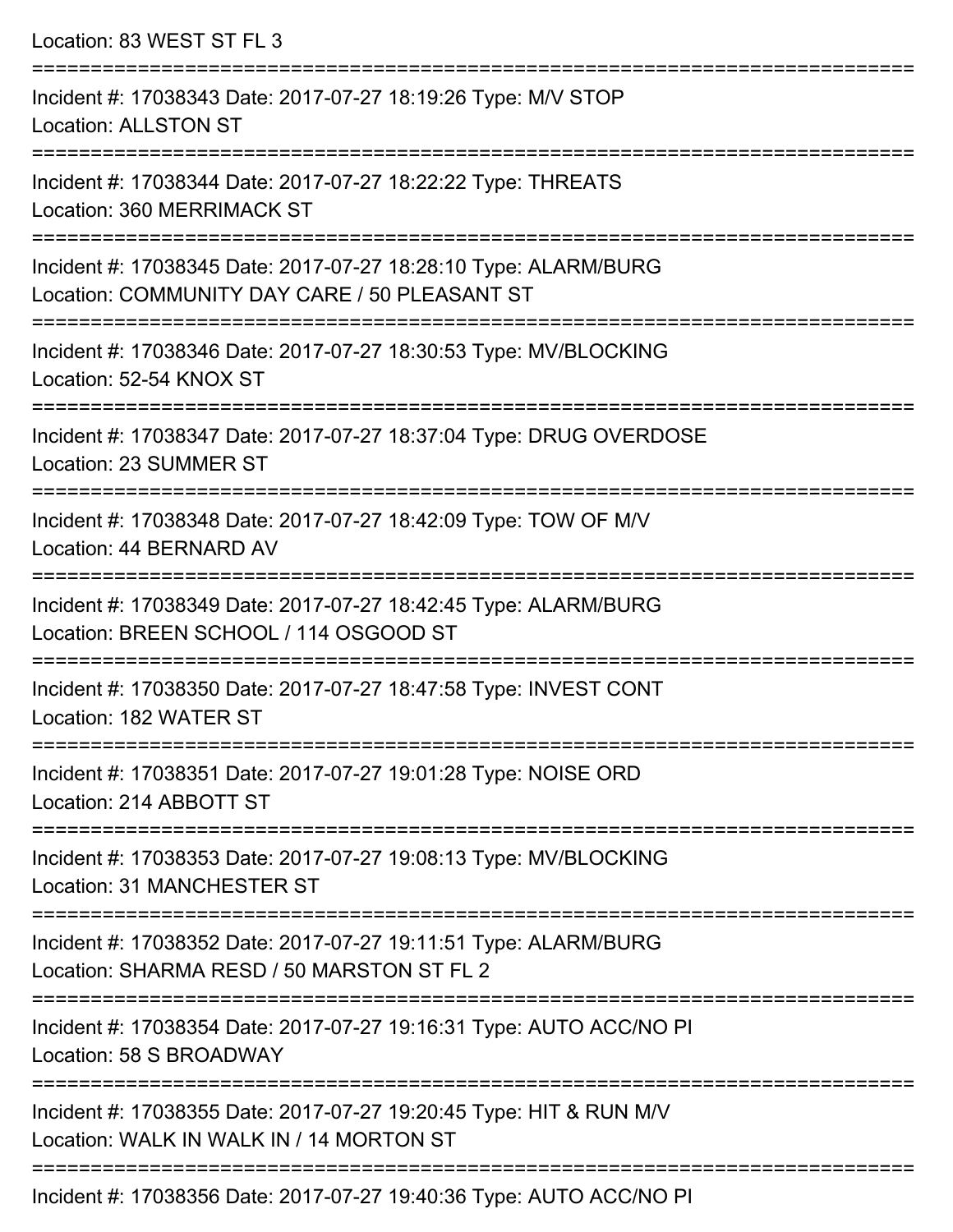| Incident #: 17038357 Date: 2017-07-27 19:42:36 Type: DOMESTIC/PROG<br>Location: BROADWAY & PARK ST                                            |
|-----------------------------------------------------------------------------------------------------------------------------------------------|
| Incident #: 17038358 Date: 2017-07-27 19:46:15 Type: RECOV/STOL/MV<br>Location: NEWBURY ST & SUMMER ST                                        |
| Incident #: 17038359 Date: 2017-07-27 19:49:38 Type: VIO CITY ORD<br>Location: 31 JACKSON ST                                                  |
| Incident #: 17038360 Date: 2017-07-27 20:00:27 Type: NOISE ORD<br>Location: S BROADWAY & SHAW ST                                              |
| Incident #: 17038361 Date: 2017-07-27 20:01:10 Type: ANIMAL COMPL<br>Location: LAWRENCE ST & STEARNS AV                                       |
| Incident #: 17038362 Date: 2017-07-27 20:02:10 Type: M/V STOP<br>Location: SPRINGFIELD ST                                                     |
| Incident #: 17038363 Date: 2017-07-27 20:07:10 Type: M/V STOP<br>Location: SUMMER ST & UNION ST                                               |
| Incident #: 17038364 Date: 2017-07-27 20:08:02 Type: MEDIC SUPPORT<br>Location: 546 HAVERHILL ST                                              |
| ==============<br>Incident #: 17038365 Date: 2017-07-27 20:22:15 Type: SUS PERS/MV<br>Location: HAVERHILL ST & RAILROAD ST                    |
| Incident #: 17038366 Date: 2017-07-27 20:36:09 Type: TOW OF M/V<br>Location: 159 NEWBURY ST                                                   |
| Incident #: 17038367 Date: 2017-07-27 20:43:56 Type: AUTO ACC/UNK PI<br>Location: RT 114 & RT 495                                             |
| ======================<br>Incident #: 17038368 Date: 2017-07-27 20:44:28 Type: AUTO ACC/UNK PI<br>Location: SHOWCASE CINEMA / 141 WINTHROP AV |
| Incident #: 17038369 Date: 2017-07-27 20:45:57 Type: MEDIC SUPPORT<br>Location: 26 INMAN ST #8                                                |
| Incident #: 17038370 Date: 2017-07-27 20:59:10 Type: NOISE ORD                                                                                |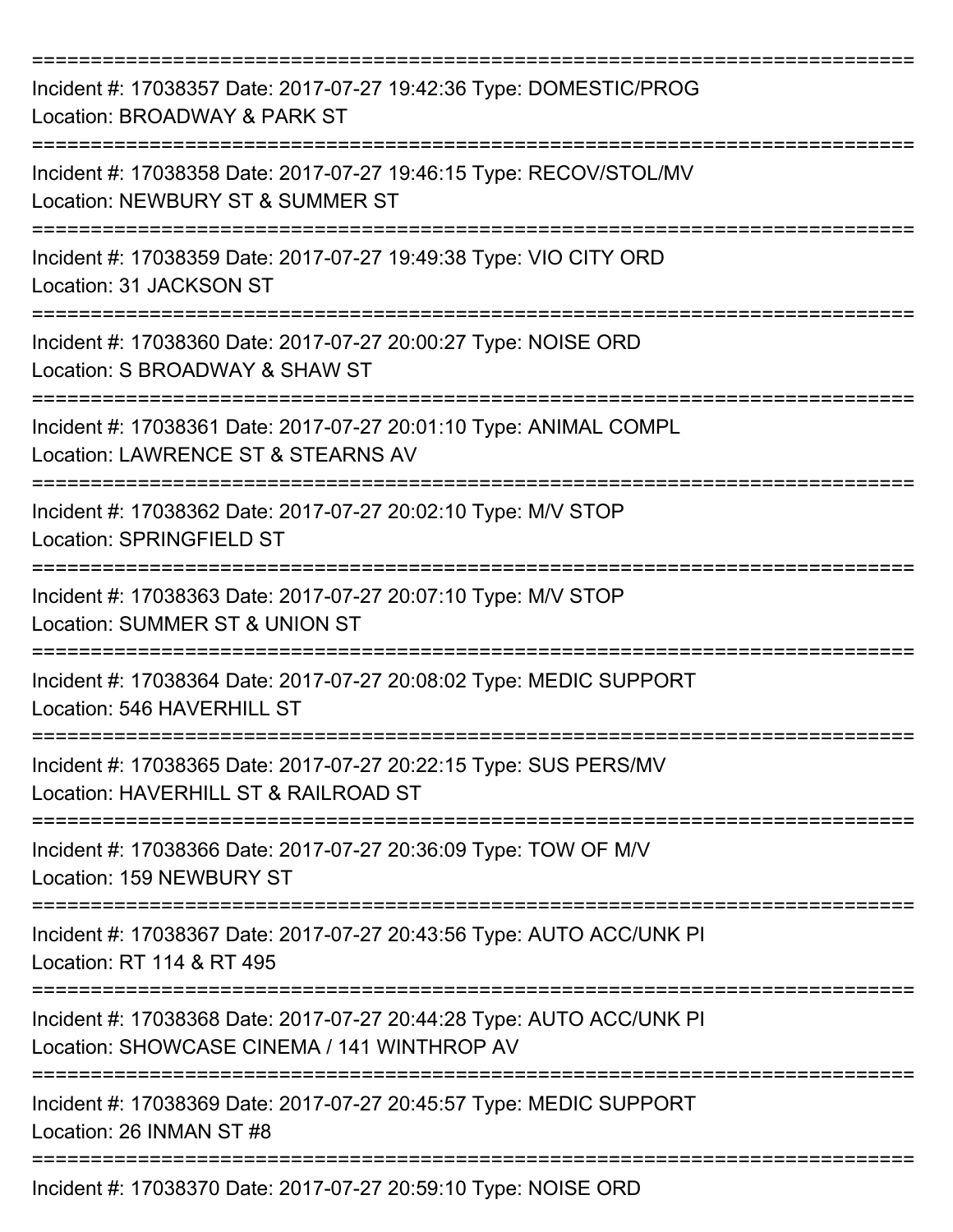| Incident #: 17038371 Date: 2017-07-27 21:00:19 Type: MISSING PERS<br>Location: WALK IN / 59 BROOK ST #1                                 |
|-----------------------------------------------------------------------------------------------------------------------------------------|
| Incident #: 17038372 Date: 2017-07-27 21:14:32 Type: DISTURBANCE<br>Location: 67 FLORENCE AV                                            |
| Incident #: 17038373 Date: 2017-07-27 21:30:45 Type: DOMESTIC/PROG<br>Location: 467 RIVERSIDE DR                                        |
| Incident #: 17038374 Date: 2017-07-27 21:39:48 Type: MV/BLOCKING<br>Location: 115 MELVIN ST                                             |
| Incident #: 17038375 Date: 2017-07-27 21:41:31 Type: SUS PERS/MV<br>Location: 383 HAVERHILL ST                                          |
| Incident #: 17038376 Date: 2017-07-27 21:49:36 Type: M/V STOP<br>Location: HAVERHILL ST & WHITE ST                                      |
| Incident #: 17038377 Date: 2017-07-27 21:52:59 Type: SHOTS FIRED<br>Location: PROSPECT ST & BROOK                                       |
| Incident #: 17038378 Date: 2017-07-27 22:04:20 Type: NOISE ORD<br>Location: 136 EXCHANGE ST                                             |
| Incident #: 17038379 Date: 2017-07-27 22:12:38 Type: DOMESTIC/PROG<br>Location: 6 WEDGEWOOD RD                                          |
| ==============<br>Incident #: 17038380 Date: 2017-07-27 22:17:28 Type: SUS PERS/MV<br>Location: COMMONWEALTH MOTORS / 6 COMMONWEALTH DR |
| Incident #: 17038381 Date: 2017-07-27 22:25:00 Type: NOISE ORD<br>Location: 2 AMESBURY ST                                               |
| Incident #: 17038382 Date: 2017-07-27 22:25:41 Type: M/V STOP<br>Location: BAY STATE RD & WATER ST                                      |
| Incident #: 17038383 Date: 2017-07-27 22:36:00 Type: M/V STOP<br>Location: ANDOVER ST & BLANCHARD ST                                    |
| Incident #: 17038384 Date: 2017-07-27 22:39:11 Type: M/V STOP                                                                           |